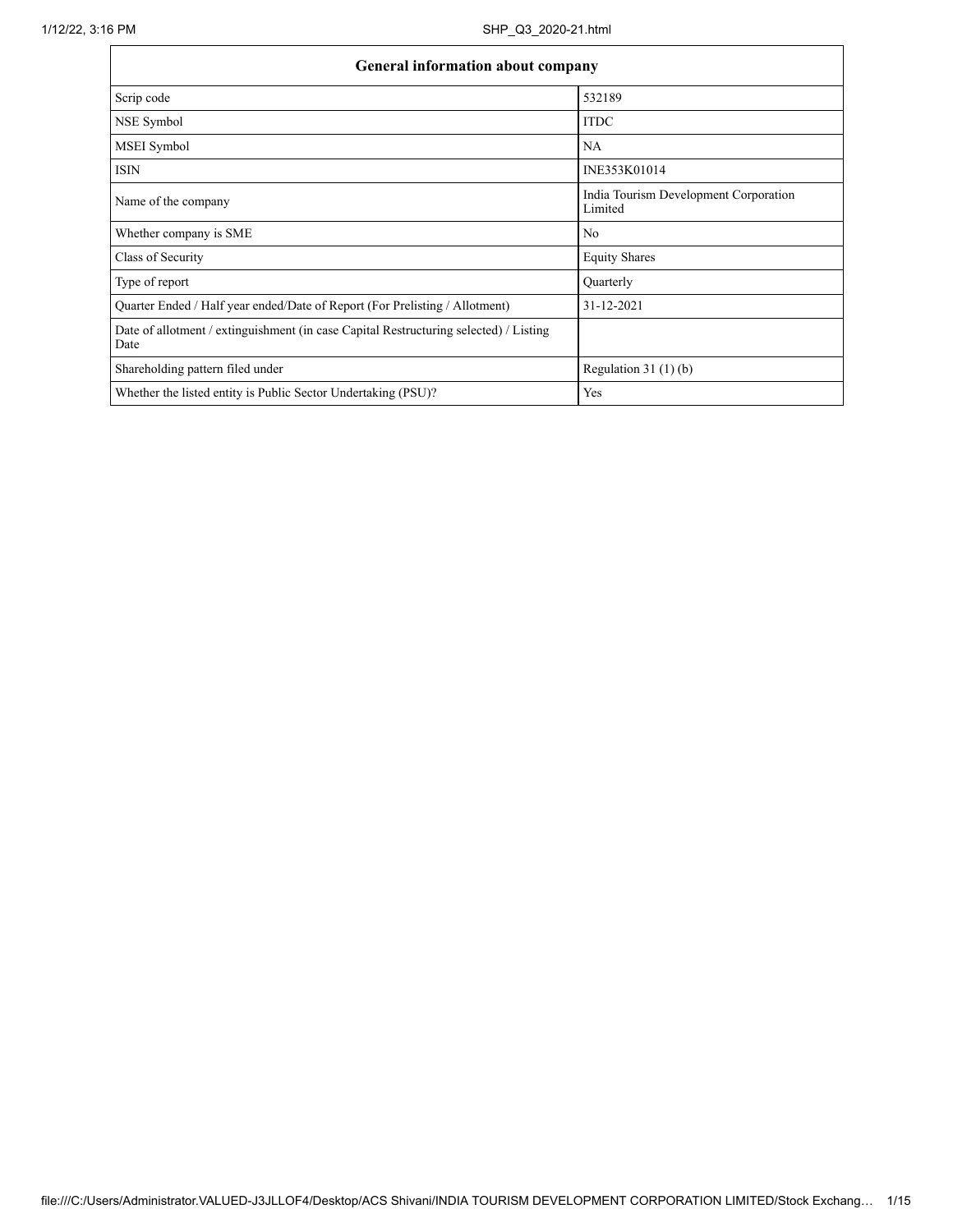|                         | <b>Declaration</b>                                                                        |                |                                |                       |                             |  |  |  |  |  |  |  |  |
|-------------------------|-------------------------------------------------------------------------------------------|----------------|--------------------------------|-----------------------|-----------------------------|--|--|--|--|--|--|--|--|
| Sr.<br>N <sub>0</sub>   | Particular                                                                                | Yes/No         | Promoter and<br>Promoter Group | Public<br>shareholder | Non Promoter-<br>Non Public |  |  |  |  |  |  |  |  |
| 1                       | Whether the Listed Entity has issued any partly paid up shares?                           | N <sub>0</sub> | No.                            | N <sub>0</sub>        | N <sub>0</sub>              |  |  |  |  |  |  |  |  |
| $\overline{2}$          | Whether the Listed Entity has issued any Convertible Securities<br>$\Omega$               | N <sub>0</sub> | No                             | N <sub>0</sub>        | No                          |  |  |  |  |  |  |  |  |
| $\overline{\mathbf{3}}$ | Whether the Listed Entity has issued any Warrants?                                        | N <sub>0</sub> | No.                            | N <sub>0</sub>        | N <sub>0</sub>              |  |  |  |  |  |  |  |  |
| $\overline{4}$          | Whether the Listed Entity has any shares against which<br>depository receipts are issued? | N <sub>0</sub> | No.                            | N <sub>0</sub>        | N <sub>0</sub>              |  |  |  |  |  |  |  |  |
| 5                       | Whether the Listed Entity has any shares in locked-in?                                    | N <sub>0</sub> | No.                            | N <sub>0</sub>        | N <sub>0</sub>              |  |  |  |  |  |  |  |  |
| 6                       | Whether any shares held by promoters are pledge or otherwise<br>encumbered?               | N <sub>0</sub> | No                             |                       |                             |  |  |  |  |  |  |  |  |
| .7                      | Whether company has equity shares with differential voting<br>rights?                     | No             | No.                            | N <sub>0</sub>        | N <sub>0</sub>              |  |  |  |  |  |  |  |  |
| 8                       | Whether the listed entity has any significant beneficial owner?                           | N <sub>0</sub> |                                |                       |                             |  |  |  |  |  |  |  |  |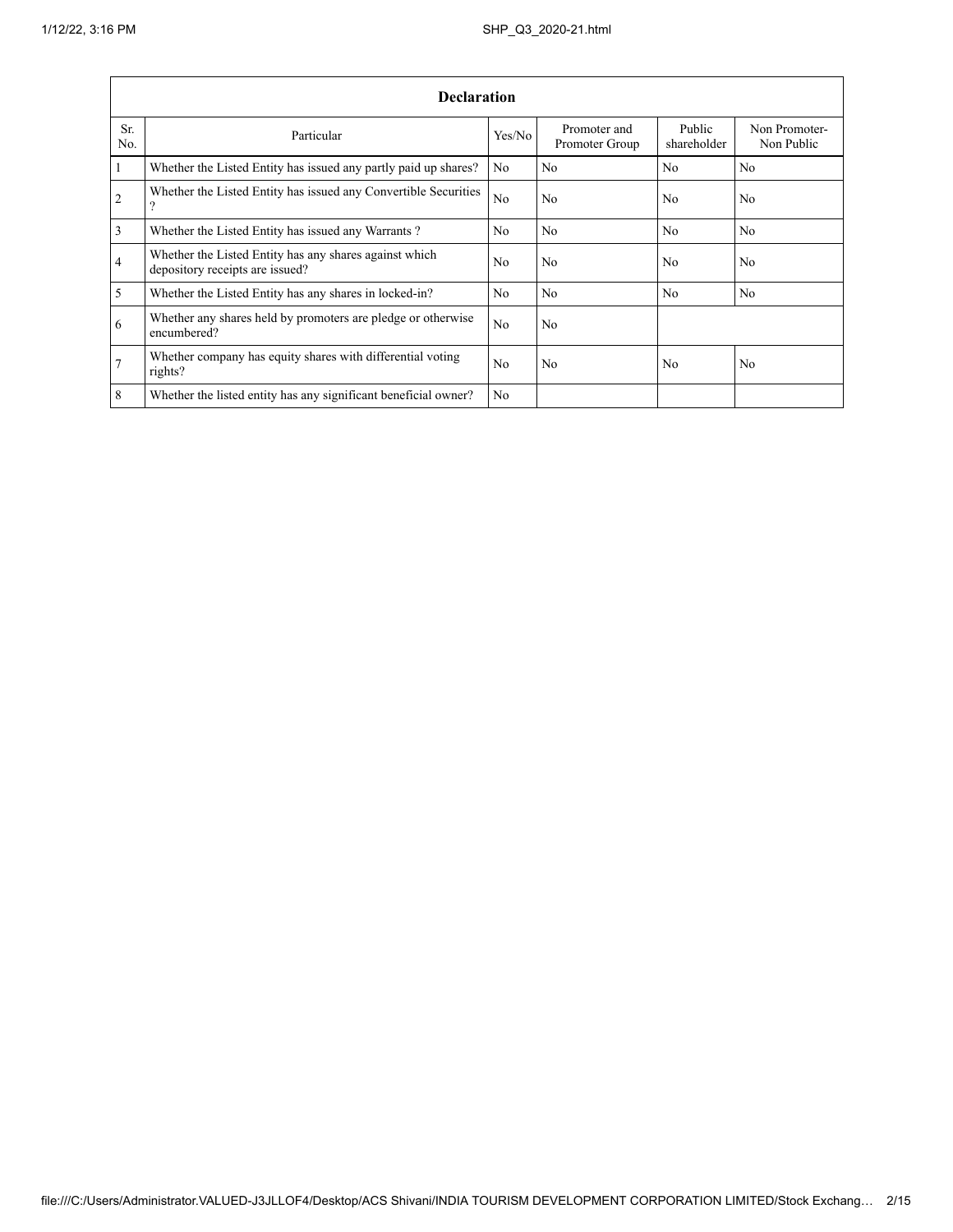| $v$ ummur $y$<br>statement noiume of specified security |                                           |              |                      |                             |                          |                                                                |                                        |                                                                  |               |          |                                   |
|---------------------------------------------------------|-------------------------------------------|--------------|----------------------|-----------------------------|--------------------------|----------------------------------------------------------------|----------------------------------------|------------------------------------------------------------------|---------------|----------|-----------------------------------|
|                                                         | Category                                  | Nos. Of      | No. of<br>fully paid | No. Of<br>Partly<br>paid-up | No. Of<br>shares         | Total nos.<br>shares<br>held (VII)<br>$= (IV) +$<br>$(V)+(VI)$ | Shareholding as a<br>% of total no. of | Number of Voting Rights held in each<br>class of securities (IX) |               |          |                                   |
| Category<br>(I)                                         | of<br>shareholder                         | shareholders | up equity            | equity                      | underlying<br>Depository |                                                                | shares (calculated<br>as per SCRR,     | No of Voting (XIV) Rights                                        |               |          | Total as a<br>$%$ of<br>$(A+B+C)$ |
|                                                         | (II)                                      | (III)        | shares<br>held (IV)  | shares<br>held<br>(V)       | Receipts<br>(VI)         |                                                                | 1957) (VIII) As a<br>% of $(A+B+C2)$   | Class eg:<br>X                                                   | Class<br>eg:y | Total    |                                   |
| (A)                                                     | Promoter<br>&<br>Promoter<br>Group        |              | 74641681             |                             |                          | 74641681                                                       | 87.03                                  | 74641681                                                         |               | 74641681 | 87.03                             |
| (B)                                                     | Public                                    | 17216        | 11127719             |                             |                          | 11127719                                                       | 12.97                                  | 11127719                                                         |               | 11127719 | 12.97                             |
| (C)                                                     | Non<br>Promoter-<br>Non Public            |              |                      |                             |                          |                                                                |                                        |                                                                  |               |          |                                   |
| (C1)                                                    | <b>Shares</b><br>underlying<br><b>DRs</b> |              |                      |                             |                          |                                                                |                                        |                                                                  |               |          |                                   |
| (C2)                                                    | Shares held<br>by<br>Employee<br>Trusts   |              |                      |                             |                          |                                                                |                                        |                                                                  |               |          |                                   |
|                                                         | Total                                     | 17217        | 85769400             |                             |                          | 85769400                                                       | 100                                    | 85769400                                                         |               | 85769400 | 100                               |

## Table I - Summary Statement holding of specified securities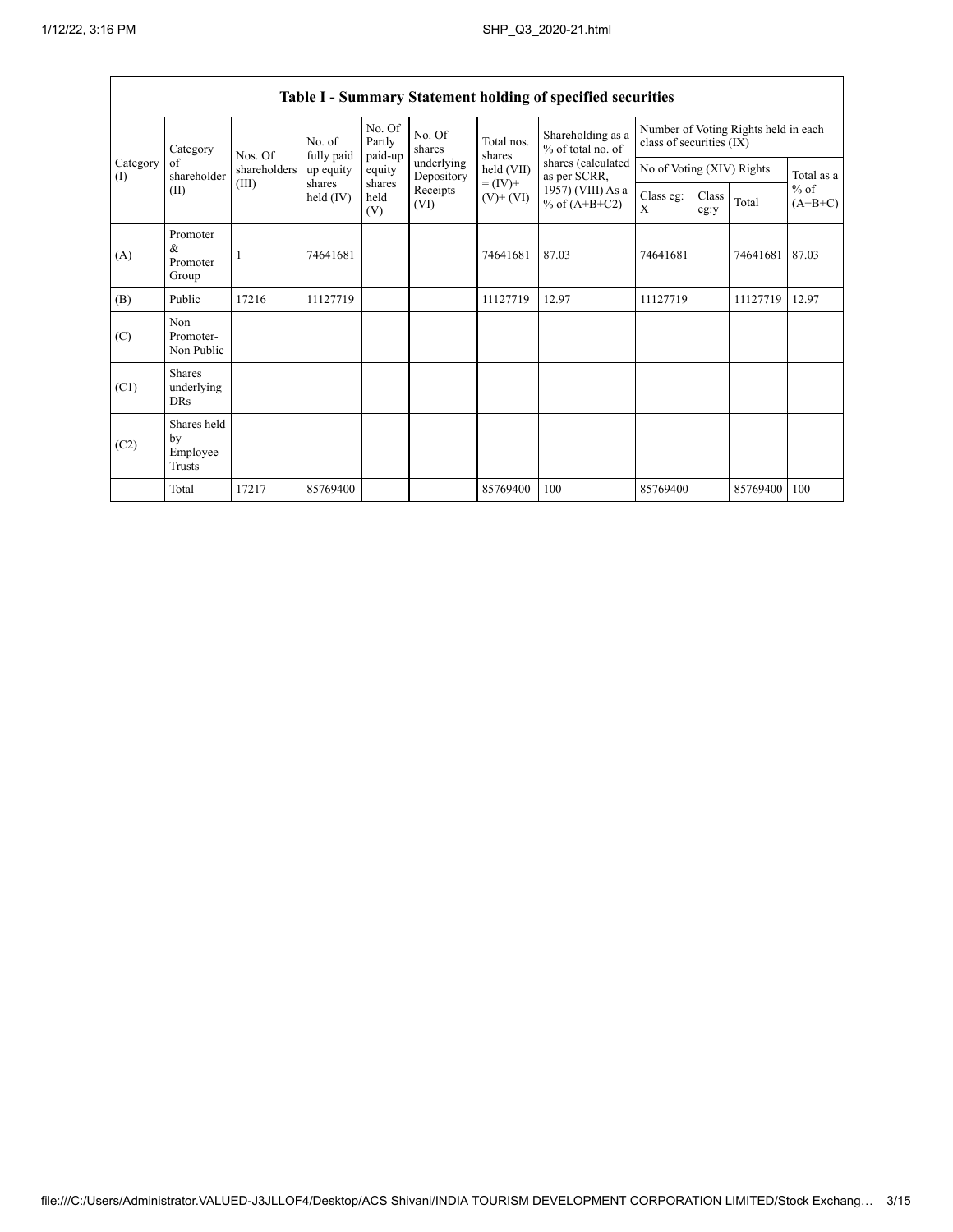Г

|          |                |                                                      |                                       |                                                           |                                                                                        | Table I - Summary Statement holding of specified securities                              |            |                                                                               |            |                                                         |                                |
|----------|----------------|------------------------------------------------------|---------------------------------------|-----------------------------------------------------------|----------------------------------------------------------------------------------------|------------------------------------------------------------------------------------------|------------|-------------------------------------------------------------------------------|------------|---------------------------------------------------------|--------------------------------|
| Category | Category<br>of | No. Of<br><b>Shares</b><br>Underlying<br>Outstanding | No. of<br><b>Shares</b><br>Underlying | No. Of Shares<br>Underlying<br>Outstanding<br>convertible | Shareholding , as a $\%$<br>assuming full<br>conversion of<br>convertible securities ( | Number of<br>Locked in<br>shares (XII)                                                   |            | Number of<br><b>Shares</b><br>pledged or<br>otherwise<br>encumbered<br>(XIII) |            | Number of<br>equity shares<br>held in                   |                                |
|          | (I)            | shareholder<br>(II)                                  | convertible<br>securities<br>(X)      | Outstanding<br>Warrants<br>$(X_i)$                        | securities and<br>No. Of<br>Warrants (Xi)<br>(a)                                       | as a percentage of<br>diluted share capital)<br>$(XI)=(VII)+(X) As a %$<br>of $(A+B+C2)$ | No.<br>(a) | As a<br>$%$ of<br>total<br><b>Shares</b><br>held<br>(b)                       | No.<br>(a) | As a<br>$%$ of<br>total<br><b>Shares</b><br>held<br>(b) | dematerialized<br>form $(XIV)$ |
|          | (A)            | Promoter<br>&<br>Promoter<br>Group                   |                                       |                                                           |                                                                                        | 87.03                                                                                    |            |                                                                               |            |                                                         | 74641681                       |
|          | (B)            | Public                                               |                                       |                                                           |                                                                                        | 12.97                                                                                    |            |                                                                               |            |                                                         | 11123204                       |
|          | (C)            | Non<br>Promoter-<br>Non Public                       |                                       |                                                           |                                                                                        |                                                                                          |            |                                                                               |            |                                                         |                                |
|          | (C1)           | <b>Shares</b><br>underlying<br><b>DRs</b>            |                                       |                                                           |                                                                                        |                                                                                          |            |                                                                               |            |                                                         |                                |
|          | (C2)           | Shares held<br>by<br>Employee<br>Trusts              |                                       |                                                           |                                                                                        |                                                                                          |            |                                                                               |            |                                                         |                                |
|          |                | Total                                                |                                       |                                                           |                                                                                        | 100                                                                                      |            |                                                                               |            |                                                         | 85764885                       |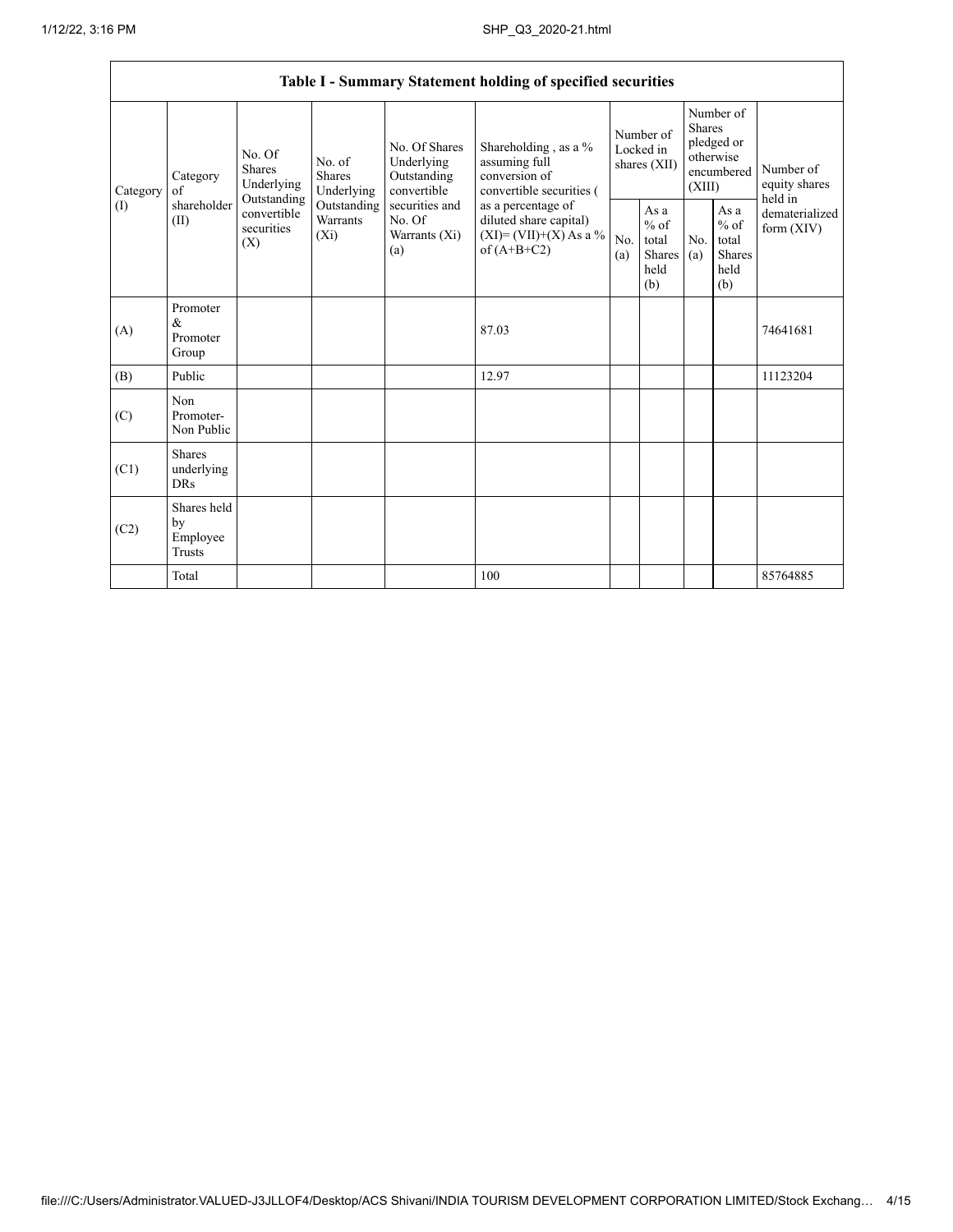Г

|                                                                                             | Table II - Statement showing shareholding pattern of the Promoter and Promoter Group                                   |                                  |                                   |                                 |                                    |                             |                                              |                           |               |                                      |                                 |  |
|---------------------------------------------------------------------------------------------|------------------------------------------------------------------------------------------------------------------------|----------------------------------|-----------------------------------|---------------------------------|------------------------------------|-----------------------------|----------------------------------------------|---------------------------|---------------|--------------------------------------|---------------------------------|--|
|                                                                                             |                                                                                                                        |                                  |                                   | No.<br>Of                       | No. Of                             | Total nos.                  | Shareholding<br>as a % of total              | class of securities (IX)  |               | Number of Voting Rights held in each |                                 |  |
| Sr.                                                                                         | Category &<br>Name of the<br>Shareholders<br>(I)                                                                       | Nos. Of<br>shareholders<br>(III) | No. of<br>fully paid<br>up equity | Partly<br>paid-<br>up           | shares<br>underlying<br>Depository | shares<br>held<br>$(VII) =$ | no. of shares<br>(calculated as<br>per SCRR, | No of Voting (XIV) Rights |               |                                      | Total<br>as a %                 |  |
|                                                                                             |                                                                                                                        |                                  | shares<br>held (IV)               | equity<br>shares<br>held<br>(V) | Receipts<br>(VI)                   | $(IV)+$<br>$(V)+(VI)$       | 1957) (VIII)<br>As a % of<br>$(A+B+C2)$      | Class eg:<br>X            | Class<br>eg:y | Total                                | of<br>Total<br>Voting<br>rights |  |
| A                                                                                           | Table II - Statement showing shareholding pattern of the Promoter and Promoter Group                                   |                                  |                                   |                                 |                                    |                             |                                              |                           |               |                                      |                                 |  |
| (1)                                                                                         | Indian                                                                                                                 |                                  |                                   |                                 |                                    |                             |                                              |                           |               |                                      |                                 |  |
| (b)                                                                                         | Central<br>Government/<br>State<br>Government(s)                                                                       | $\mathbf{1}$                     | 74641681                          |                                 |                                    | 74641681                    | 87.03                                        | 74641681                  |               | 74641681                             | 87.03                           |  |
| Sub-Total<br>(A)(1)                                                                         |                                                                                                                        | 1                                | 74641681                          |                                 |                                    | 74641681 87.03              |                                              | 74641681                  |               | 74641681                             | 87.03                           |  |
| (2)                                                                                         | Foreign                                                                                                                |                                  |                                   |                                 |                                    |                             |                                              |                           |               |                                      |                                 |  |
| Total<br>Shareholding<br>of Promoter<br>and Promoter<br>Group $(A)=$<br>$(A)(1)+(A)$<br>(2) |                                                                                                                        | 1                                | 74641681                          |                                 |                                    | 74641681 87.03              |                                              | 74641681                  |               | 74641681                             | 87.03                           |  |
| $\, {\bf B}$                                                                                | Table III - Statement showing shareholding pattern of the Public shareholder                                           |                                  |                                   |                                 |                                    |                             |                                              |                           |               |                                      |                                 |  |
| (1)                                                                                         | Institutions                                                                                                           |                                  |                                   |                                 |                                    |                             |                                              |                           |               |                                      |                                 |  |
| (a)                                                                                         | Mutual Funds                                                                                                           | $\mathbf{1}$                     | 37                                |                                 |                                    | 37                          | $\boldsymbol{0}$                             | 37                        |               | 37                                   | $\boldsymbol{0}$                |  |
| (e)                                                                                         | Foreign<br>Portfolio<br>Investors                                                                                      | 1                                | 62                                |                                 |                                    | 62                          | $\boldsymbol{0}$                             | 62                        |               | 62                                   | $\boldsymbol{0}$                |  |
| Sub-Total<br>(B)(1)                                                                         |                                                                                                                        | $\overline{2}$                   | 99                                |                                 |                                    | 99                          | $\boldsymbol{0}$                             | 99                        |               | 99                                   | $\boldsymbol{0}$                |  |
| (3)                                                                                         | Non-institutions                                                                                                       |                                  |                                   |                                 |                                    |                             |                                              |                           |               |                                      |                                 |  |
| (a(i))                                                                                      | Individuals -<br>i.Individual<br>shareholders<br>holding<br>nominal share<br>capital up to<br>Rs. 2 lakhs.             | 16957                            | 1793081                           |                                 |                                    | 1793081                     | 2.09                                         | 1793081                   |               | 1793081                              | 2.09                            |  |
| (a(ii))                                                                                     | Individuals - ii.<br>Individual<br>shareholders<br>holding<br>nominal share<br>capital in<br>excess of Rs. 2<br>lakhs. | $\boldsymbol{2}$                 | 55115                             |                                 |                                    | 55115                       | 0.06                                         | 55115                     |               | 55115                                | 0.06                            |  |
| (e)                                                                                         | Any Other<br>(specify)                                                                                                 | 255                              | 9279424                           |                                 |                                    | 9279424                     | 10.82                                        | 9279424                   |               | 9279424                              | 10.82                           |  |
| Sub-Total<br>(B)(3)                                                                         |                                                                                                                        | 17214                            | 11127620                          |                                 |                                    | 11127620                    | 12.97                                        | 11127620                  |               | 11127620                             | 12.97                           |  |
| <b>Total Public</b><br>Shareholding<br>$(B)=(B)(1)+$<br>$(B)(2)+(B)$<br>(3)                 |                                                                                                                        | 17216                            | 11127719                          |                                 |                                    | 11127719                    | 12.97                                        | 11127719                  |               | 11127719                             | 12.97                           |  |
| $\mathbf C$                                                                                 | Table IV - Statement showing shareholding pattern of the Non Promoter- Non Public shareholder                          |                                  |                                   |                                 |                                    |                             |                                              |                           |               |                                      |                                 |  |
| Total (<br>$A+B+C2$ )                                                                       |                                                                                                                        | 17217                            | 85769400                          |                                 |                                    | 85769400                    | 100                                          | 85769400                  |               | 85769400                             | 100                             |  |
| Total<br>$(A+B+C)$                                                                          |                                                                                                                        | 17217                            | 85769400                          |                                 |                                    | 85769400                    | 100                                          | 85769400                  |               | 85769400                             | 100                             |  |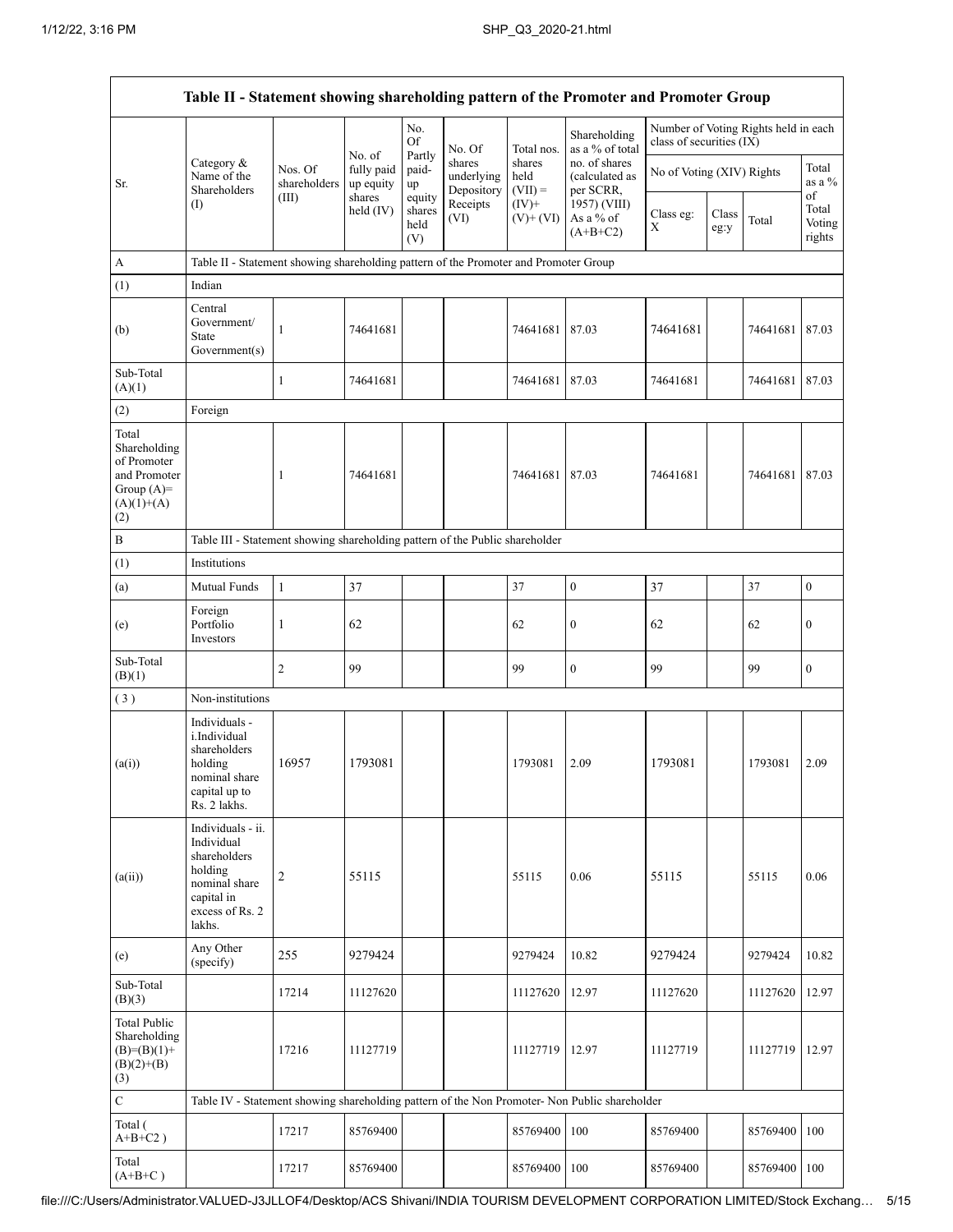| Table II - Statement showing shareholding pattern of the Promoter and Promoter Group    |                                                                                                     |                                                                                      |                                                                                |                                                                                                                      |                                        |                                                  |                                                                  |                                       |                                         |  |  |  |
|-----------------------------------------------------------------------------------------|-----------------------------------------------------------------------------------------------------|--------------------------------------------------------------------------------------|--------------------------------------------------------------------------------|----------------------------------------------------------------------------------------------------------------------|----------------------------------------|--------------------------------------------------|------------------------------------------------------------------|---------------------------------------|-----------------------------------------|--|--|--|
|                                                                                         | No. Of<br><b>Shares</b><br>Underlying                                                               | No. of<br><b>Shares</b>                                                              | No. Of Shares<br>Underlying<br>Outstanding                                     | Shareholding, as a %<br>assuming full<br>conversion of                                                               | Number of<br>Locked in<br>shares (XII) |                                                  | Number of Shares<br>pledged or<br>otherwise<br>encumbered (XIII) |                                       | Number of<br>equity shares              |  |  |  |
| Sr.                                                                                     | Underlying<br>Outstanding<br>Outstanding<br>convertible<br>Warrants<br>securities<br>$(X_i)$<br>(X) |                                                                                      | convertible<br>securities and<br>No. Of<br>Warrants (Xi)<br>(a)                | convertible securities (<br>as a percentage of<br>diluted share capital)<br>$(XI)=(VII)+(X) As a$<br>% of $(A+B+C2)$ | No.<br>(a)                             | As a<br>$%$ of<br>total<br>Shares<br>held<br>(b) | No.<br>(a)                                                       | As a % of total<br>Shares held<br>(b) | held in<br>dematerialized<br>form (XIV) |  |  |  |
| $\mathbf{A}$                                                                            |                                                                                                     | Table II - Statement showing shareholding pattern of the Promoter and Promoter Group |                                                                                |                                                                                                                      |                                        |                                                  |                                                                  |                                       |                                         |  |  |  |
| (1)                                                                                     | Indian                                                                                              |                                                                                      |                                                                                |                                                                                                                      |                                        |                                                  |                                                                  |                                       |                                         |  |  |  |
| (b)                                                                                     |                                                                                                     |                                                                                      |                                                                                | 87.03                                                                                                                |                                        |                                                  |                                                                  |                                       | 74641681                                |  |  |  |
| Sub-Total (A)<br>(1)                                                                    |                                                                                                     |                                                                                      |                                                                                | 87.03                                                                                                                |                                        |                                                  |                                                                  |                                       | 74641681                                |  |  |  |
| (2)                                                                                     | Foreign                                                                                             |                                                                                      |                                                                                |                                                                                                                      |                                        |                                                  |                                                                  |                                       |                                         |  |  |  |
| Total<br>Shareholding<br>of Promoter<br>and Promoter<br>Group $(A)=$<br>$(A)(1)+(A)(2)$ |                                                                                                     |                                                                                      |                                                                                | 87.03                                                                                                                |                                        |                                                  |                                                                  |                                       | 74641681                                |  |  |  |
| $\, {\bf B}$                                                                            |                                                                                                     |                                                                                      |                                                                                | Table III - Statement showing shareholding pattern of the Public shareholder                                         |                                        |                                                  |                                                                  |                                       |                                         |  |  |  |
| (1)                                                                                     | Institutions                                                                                        |                                                                                      |                                                                                |                                                                                                                      |                                        |                                                  |                                                                  |                                       |                                         |  |  |  |
| (a)                                                                                     |                                                                                                     |                                                                                      |                                                                                | $\boldsymbol{0}$                                                                                                     |                                        |                                                  |                                                                  |                                       | 37                                      |  |  |  |
| (e)                                                                                     |                                                                                                     |                                                                                      |                                                                                | $\boldsymbol{0}$                                                                                                     |                                        |                                                  |                                                                  |                                       | 62                                      |  |  |  |
| Sub-Total (B)<br>(1)                                                                    |                                                                                                     |                                                                                      |                                                                                | $\boldsymbol{0}$                                                                                                     |                                        |                                                  |                                                                  |                                       | 99                                      |  |  |  |
| (3)                                                                                     | Non-institutions                                                                                    |                                                                                      |                                                                                |                                                                                                                      |                                        |                                                  |                                                                  |                                       |                                         |  |  |  |
| (a(i))                                                                                  |                                                                                                     |                                                                                      |                                                                                | 2.09                                                                                                                 |                                        |                                                  |                                                                  |                                       | 1788566                                 |  |  |  |
| (a(ii))                                                                                 |                                                                                                     |                                                                                      |                                                                                | 0.06                                                                                                                 |                                        |                                                  |                                                                  |                                       | 55115                                   |  |  |  |
| (e)                                                                                     |                                                                                                     |                                                                                      |                                                                                | 10.82                                                                                                                |                                        |                                                  |                                                                  |                                       | 9279424                                 |  |  |  |
| Sub-Total (B)<br>(3)                                                                    |                                                                                                     |                                                                                      |                                                                                | 12.97                                                                                                                |                                        |                                                  |                                                                  |                                       | 11123105                                |  |  |  |
| <b>Total Public</b><br>Shareholding<br>$(B)= (B)(1) +$<br>$(B)(2)+(B)(3)$               |                                                                                                     |                                                                                      |                                                                                | 12.97                                                                                                                |                                        |                                                  |                                                                  |                                       | 11123204                                |  |  |  |
| $\mathbf C$                                                                             |                                                                                                     |                                                                                      |                                                                                | Table IV - Statement showing shareholding pattern of the Non Promoter- Non Public shareholder                        |                                        |                                                  |                                                                  |                                       |                                         |  |  |  |
| Total (<br>$A+B+C2$ )                                                                   |                                                                                                     |                                                                                      |                                                                                | 100                                                                                                                  |                                        |                                                  |                                                                  |                                       | 85764885                                |  |  |  |
| Total<br>$(A+B+C)$                                                                      |                                                                                                     |                                                                                      |                                                                                | 100                                                                                                                  |                                        |                                                  |                                                                  |                                       | 85764885                                |  |  |  |
|                                                                                         |                                                                                                     |                                                                                      | Disclosure of notes in case of public share holding is less than 25 percentage |                                                                                                                      |                                        |                                                  |                                                                  | Textual<br>Information $(1)$          |                                         |  |  |  |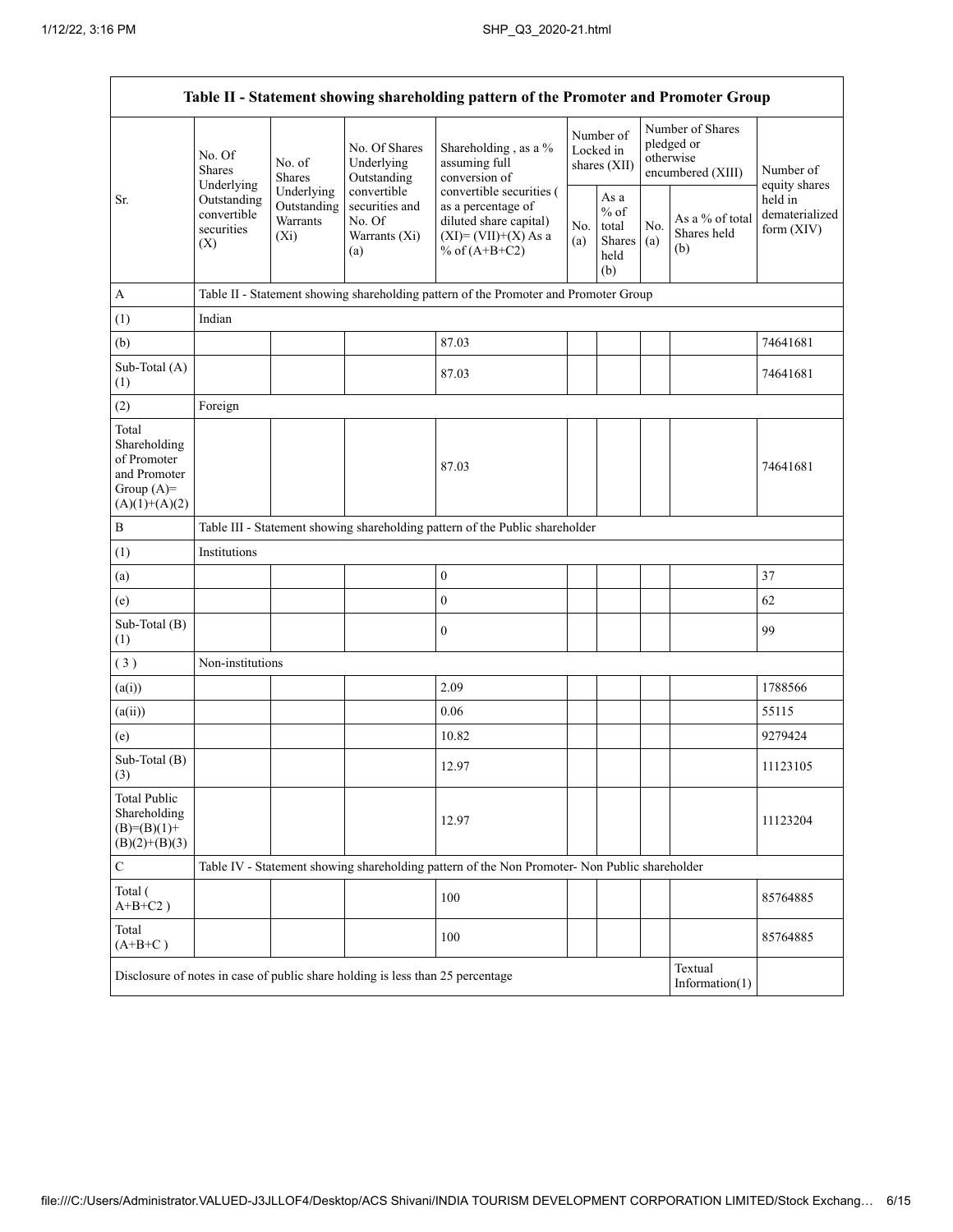|                       | <b>Text Block</b>                                                                                                                       |
|-----------------------|-----------------------------------------------------------------------------------------------------------------------------------------|
| Textual Information() | The Company is in the process of increasing the minimum public shareholding beyond 25% as the<br>matter is being looked after by DIPAM. |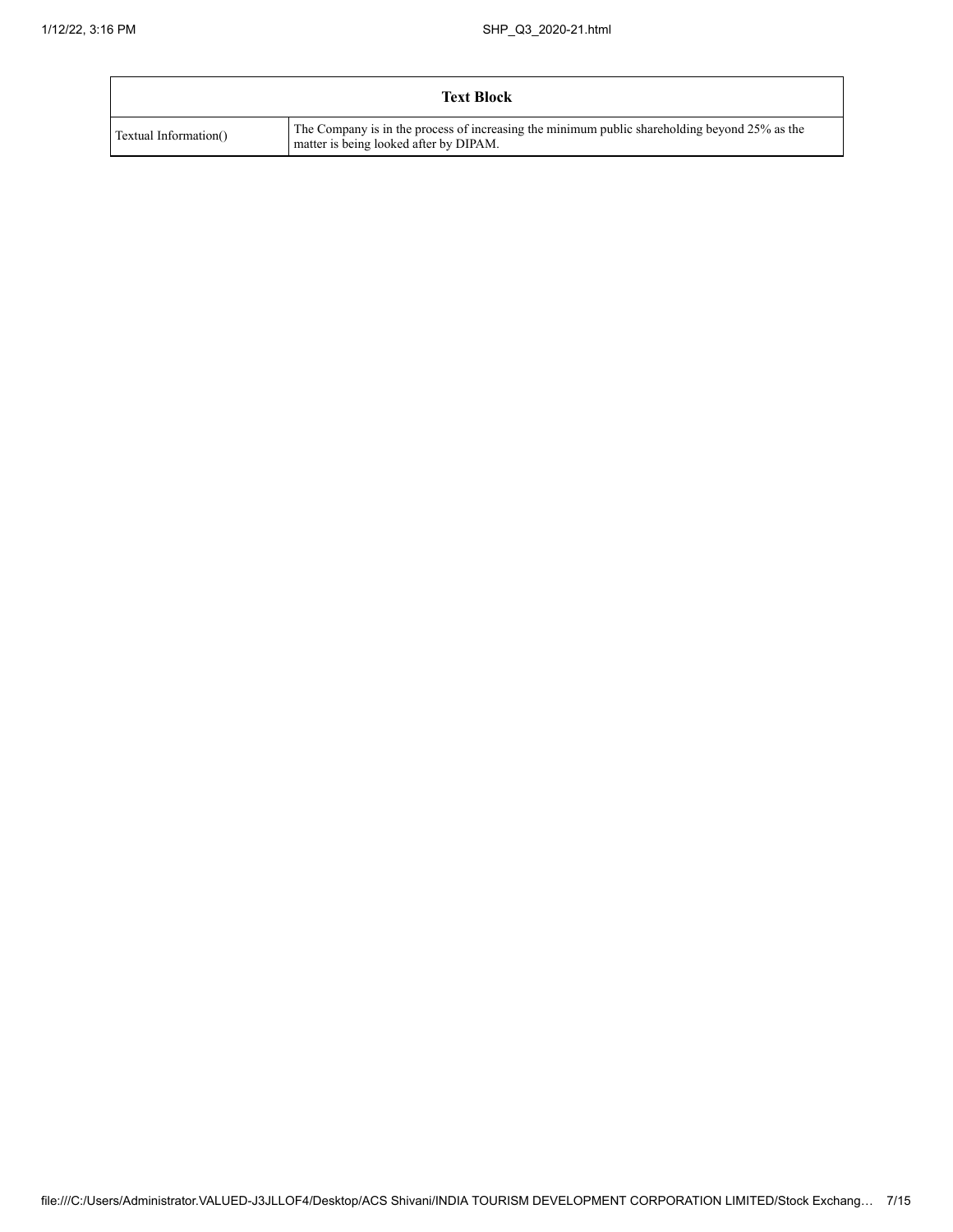|                                                                                                                                                                                      | <b>Central Government/ State Government(s)</b>                |                       |  |  |  |  |  |  |  |  |
|--------------------------------------------------------------------------------------------------------------------------------------------------------------------------------------|---------------------------------------------------------------|-----------------------|--|--|--|--|--|--|--|--|
| Searial No.                                                                                                                                                                          | $\mathbf{1}$                                                  |                       |  |  |  |  |  |  |  |  |
| Name of the<br>Shareholders (I)                                                                                                                                                      | PRESIDENT OF INDIA                                            | Click here to go back |  |  |  |  |  |  |  |  |
| PAN(II)                                                                                                                                                                              | ZZZZZ9999Z                                                    | Total                 |  |  |  |  |  |  |  |  |
| No. of fully paid<br>up equity shares<br>$\text{held}(\text{IV})$                                                                                                                    | 74641681                                                      | 74641681              |  |  |  |  |  |  |  |  |
| No. Of Partly paid-<br>up equity shares<br>held $(V)$                                                                                                                                |                                                               |                       |  |  |  |  |  |  |  |  |
| No. Of shares<br>underlying<br>Depository<br>Receipts (VI)                                                                                                                           |                                                               |                       |  |  |  |  |  |  |  |  |
| Total nos. shares<br>held $(VII) = (IV) +$<br>$(V)$ + $(VI)$                                                                                                                         | 74641681                                                      | 74641681              |  |  |  |  |  |  |  |  |
| Shareholding as a<br>% of total no. of<br>shares (calculated<br>as per SCRR,<br>1957) (VIII) As a<br>% of $(A+B+C2)$                                                                 | 87.03                                                         | 87.03                 |  |  |  |  |  |  |  |  |
|                                                                                                                                                                                      | Number of Voting Rights held in each class of securities (IX) |                       |  |  |  |  |  |  |  |  |
| Class eg: X                                                                                                                                                                          | 74641681                                                      | 74641681              |  |  |  |  |  |  |  |  |
| Class eg:y                                                                                                                                                                           |                                                               |                       |  |  |  |  |  |  |  |  |
| Total                                                                                                                                                                                | 74641681                                                      | 74641681              |  |  |  |  |  |  |  |  |
| Total as a % of<br>Total Voting rights                                                                                                                                               | 87.03                                                         | 87.03                 |  |  |  |  |  |  |  |  |
| No. Of Shares<br>Underlying<br>Outstanding<br>convertible<br>securities $(X)$                                                                                                        |                                                               |                       |  |  |  |  |  |  |  |  |
| No. of Shares<br>Underlying<br>Outstanding<br>Warrants (Xi)                                                                                                                          |                                                               |                       |  |  |  |  |  |  |  |  |
| No. Of Shares<br>Underlying<br>Outstanding<br>convertible<br>securities and<br>warrants $(X)$                                                                                        |                                                               |                       |  |  |  |  |  |  |  |  |
| Shareholding, as a<br>% assuming full<br>conversion of<br>convertible<br>securities (as a<br>percentage of<br>diluted share<br>capital) (XI)=<br>$(VII)+(X)$ As a %<br>of $(A+B+C2)$ | 87.03                                                         | 87.03                 |  |  |  |  |  |  |  |  |
| Number of Locked in shares (XII)                                                                                                                                                     |                                                               |                       |  |  |  |  |  |  |  |  |
| No. $(a)$                                                                                                                                                                            |                                                               |                       |  |  |  |  |  |  |  |  |
| As a % of total<br>Shares held (b)                                                                                                                                                   |                                                               |                       |  |  |  |  |  |  |  |  |
|                                                                                                                                                                                      | Number of Shares pledged or otherwise encumbered (XIII)       |                       |  |  |  |  |  |  |  |  |
| No. (a)                                                                                                                                                                              |                                                               |                       |  |  |  |  |  |  |  |  |
|                                                                                                                                                                                      |                                                               |                       |  |  |  |  |  |  |  |  |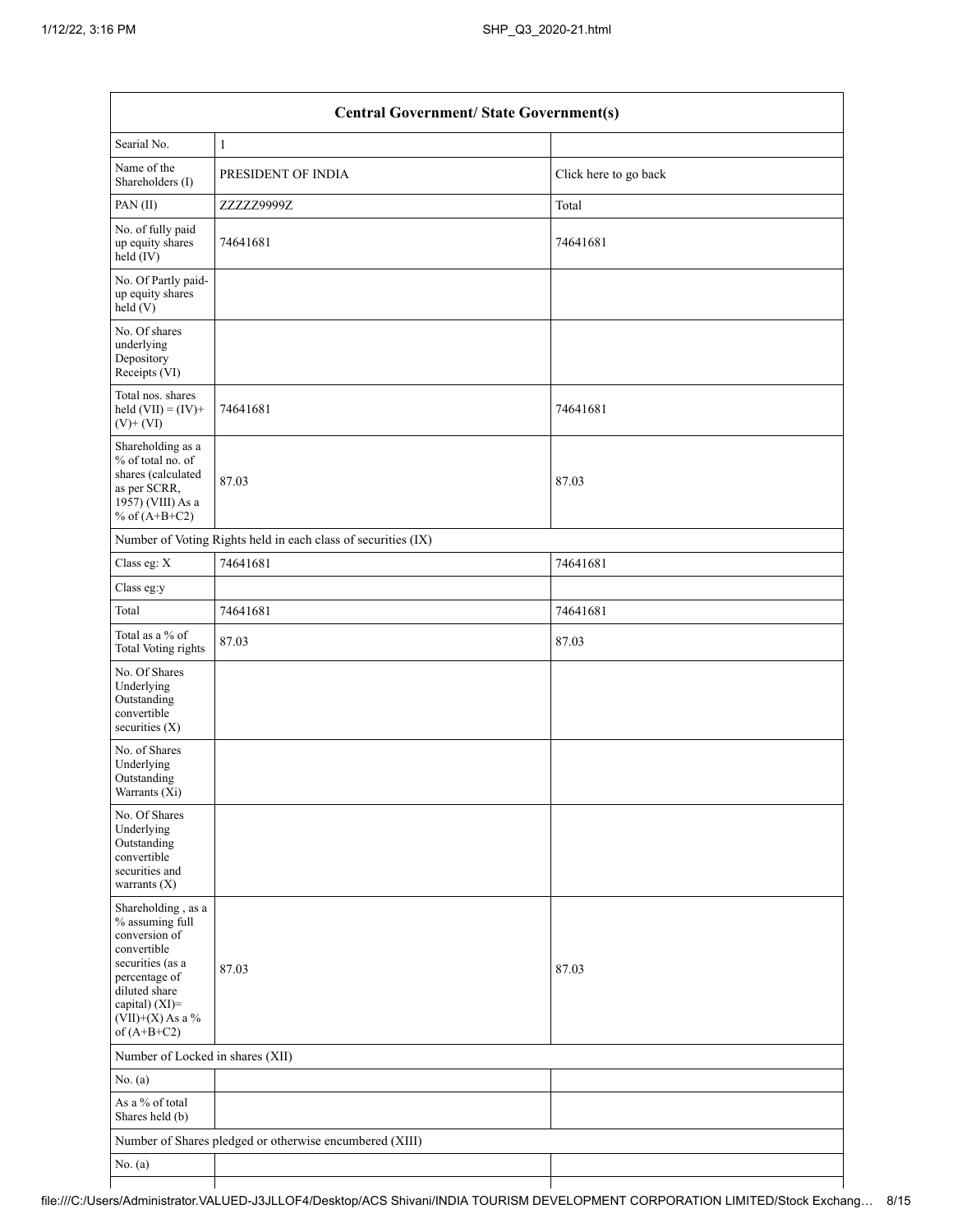## 1/12/22, 3:16 PM SHP\_Q3\_2020-21.html

| As a % of total<br>Shares held (b)                                   |                        |          |
|----------------------------------------------------------------------|------------------------|----------|
| Number of equity<br>shares held in<br>dematerialized<br>form $(XIV)$ | 74641681               | 74641681 |
| Reason for not providing PAN                                         |                        |          |
| Reason for not<br>providing PAN                                      | Textual Information(1) |          |
| Shareholder type                                                     | Promoter               |          |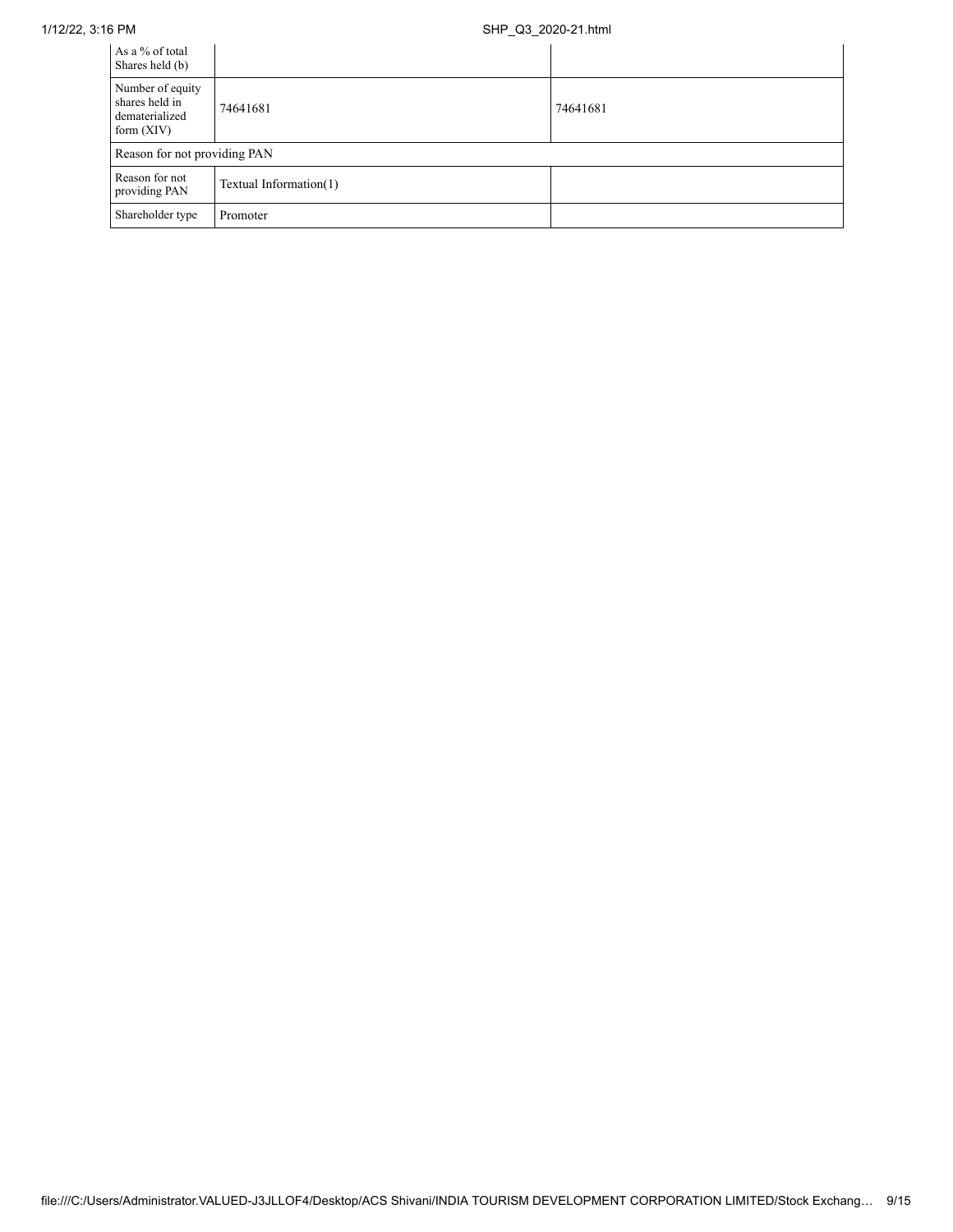|                               | <b>Text Block</b>                                                      |
|-------------------------------|------------------------------------------------------------------------|
| <b>Textual Information(1)</b> | Since, the holder is President of India, who is in the exempt category |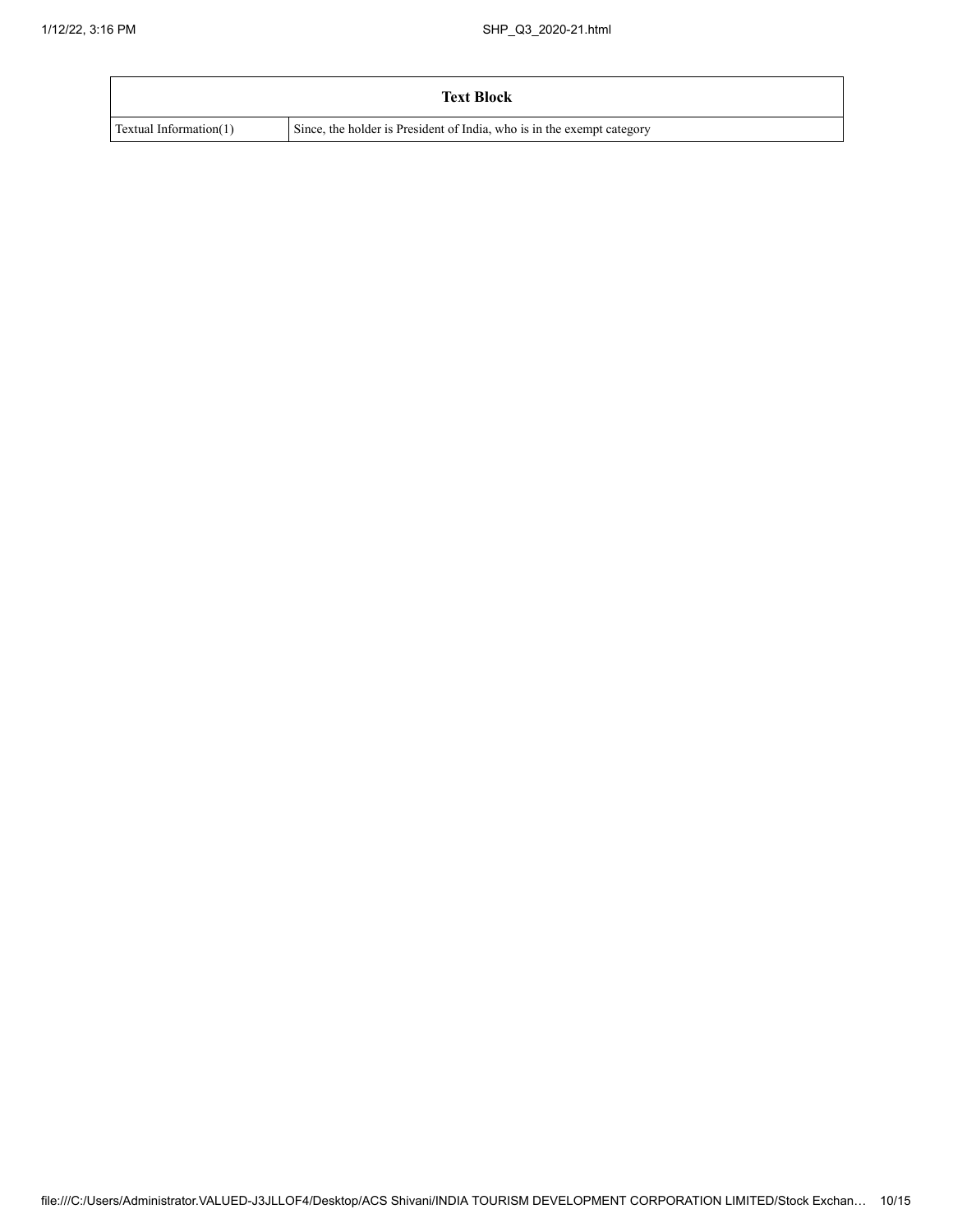| Any Other (specify)                                                                                                         |                                                               |                                     |                     |                                     |                                                         |                                                                |                            |  |  |  |  |
|-----------------------------------------------------------------------------------------------------------------------------|---------------------------------------------------------------|-------------------------------------|---------------------|-------------------------------------|---------------------------------------------------------|----------------------------------------------------------------|----------------------------|--|--|--|--|
| Searial No.                                                                                                                 | $\mathbf{1}$                                                  | $\overline{c}$                      | 3                   | $\overline{4}$                      | 5                                                       | 6                                                              | $\tau$                     |  |  |  |  |
| Category                                                                                                                    | Others                                                        | Non-<br>Resident<br>Indian<br>(NRI) | Clearing<br>Members | Others                              | Others                                                  | Others                                                         | <b>Bodies</b><br>Corporate |  |  |  |  |
| Category / More<br>than 1 percentage                                                                                        | Category                                                      | Category                            | Category            | Category                            | More than 1<br>percentage of<br>shareholding            | Category                                                       | Category                   |  |  |  |  |
| Name of the<br>Shareholders (I)                                                                                             | <b>ALTERNATIVE</b><br><b>INVESTMENT</b><br><b>FUND</b>        |                                     |                     | Qualified<br>Institutional<br>Buyer | LIFE INSURANCE<br><b>CORPORATION OF</b><br><b>INDIA</b> | <b>NON RESIDENT</b><br><b>INDIAN NON</b><br><b>REPATRIABLE</b> |                            |  |  |  |  |
| PAN (II)                                                                                                                    |                                                               |                                     |                     |                                     | AAACL0582H                                              |                                                                |                            |  |  |  |  |
| No. of the<br>Shareholders (I)                                                                                              | 1                                                             | 89                                  | 31                  | $\mathbf{1}$                        | $\mathbf{1}$                                            | 50                                                             | 82                         |  |  |  |  |
| No. of fully paid<br>up equity shares<br>$held$ (IV)                                                                        | 2400                                                          | 30372                               | 35740               | 2309840                             | 2309840                                                 | 6853                                                           | 6893319                    |  |  |  |  |
| No. Of Partly paid-<br>up equity shares<br>held(V)                                                                          |                                                               |                                     |                     |                                     |                                                         |                                                                |                            |  |  |  |  |
| No. Of shares<br>underlying<br>Depository<br>Receipts (VI)                                                                  |                                                               |                                     |                     |                                     |                                                         |                                                                |                            |  |  |  |  |
| Total nos. shares<br>held $(VII) = (IV) +$<br>$(V)+(VI)$                                                                    | 2400                                                          | 30372                               | 35740               | 2309840                             | 2309840                                                 | 6853                                                           | 6893319                    |  |  |  |  |
| Shareholding as a<br>% of total no. of<br>shares (calculated<br>as per SCRR,<br>1957) (VIII) As a<br>% of $(A+B+C2)$        | $\theta$                                                      | 0.04                                | 0.04                | 2.69                                | 2.69                                                    | 0.01                                                           | 8.04                       |  |  |  |  |
|                                                                                                                             | Number of Voting Rights held in each class of securities (IX) |                                     |                     |                                     |                                                         |                                                                |                            |  |  |  |  |
| Class eg: X                                                                                                                 | 2400                                                          | 30372                               | 35740               | 2309840                             | 2309840                                                 | 6853                                                           | 6893319                    |  |  |  |  |
| Class eg:y                                                                                                                  |                                                               |                                     |                     |                                     |                                                         |                                                                |                            |  |  |  |  |
| Total                                                                                                                       | 2400                                                          | 30372                               | 35740               | 2309840                             | 2309840                                                 | 6853                                                           | 6893319                    |  |  |  |  |
| Total as a % of<br>Total Voting rights                                                                                      | $\mathbf{0}$                                                  | 0.04                                | 0.04                | 2.69                                | 2.69                                                    | 0.01                                                           | 8.04                       |  |  |  |  |
| No. Of Shares<br>Underlying<br>Outstanding<br>convertible<br>securities $(X)$                                               |                                                               |                                     |                     |                                     |                                                         |                                                                |                            |  |  |  |  |
| No. of Shares<br>Underlying<br>Outstanding<br>Warrants (Xi)                                                                 |                                                               |                                     |                     |                                     |                                                         |                                                                |                            |  |  |  |  |
| No. Of Shares<br>Underlying<br>Outstanding<br>convertible<br>securities and No.<br>Of Warrants (Xi)<br>(a)                  |                                                               |                                     |                     |                                     |                                                         |                                                                |                            |  |  |  |  |
| Shareholding, as a<br>% assuming full<br>conversion of<br>convertible<br>securities (as a<br>percentage of<br>diluted share | $\theta$                                                      | 0.04                                | 0.04                | 2.69                                | 2.69                                                    | 0.01                                                           | 8.04                       |  |  |  |  |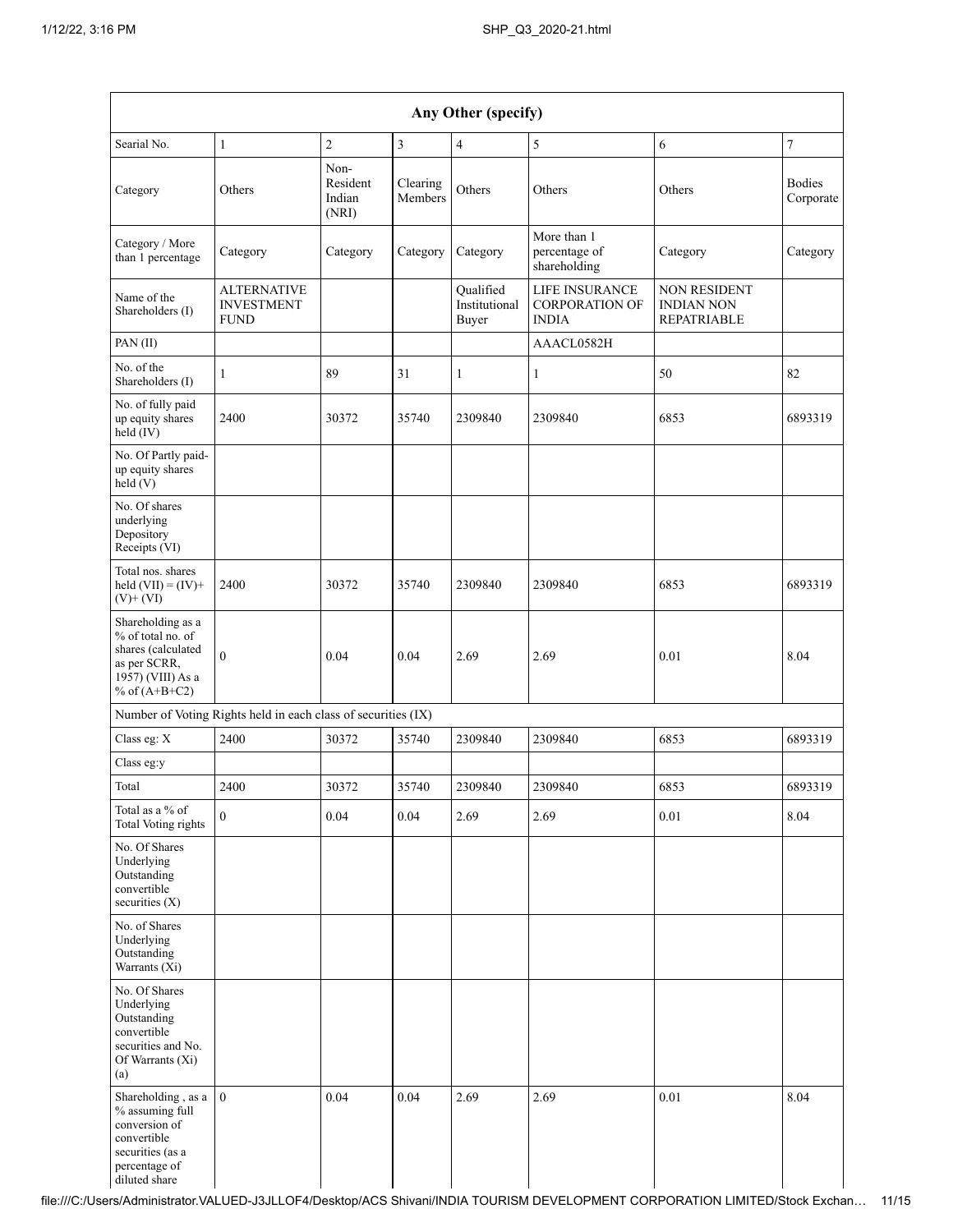## 1/12/22, 3:16 PM SHP\_Q3\_2020-21.html

| capital) $(XI)$ =<br>$(VII)+(X)$ As a %<br>of $(A+B+C2)$             |      |       |       |         |         |      |         |  |  |  |  |
|----------------------------------------------------------------------|------|-------|-------|---------|---------|------|---------|--|--|--|--|
| Number of Locked in shares (XII)                                     |      |       |       |         |         |      |         |  |  |  |  |
| No. (a)                                                              |      |       |       |         |         |      |         |  |  |  |  |
| As a % of total<br>Shares held (b)                                   |      |       |       |         |         |      |         |  |  |  |  |
| Number of equity<br>shares held in<br>dematerialized<br>form $(XIV)$ | 2400 | 30372 | 35740 | 2309840 | 2309840 | 6853 | 6893319 |  |  |  |  |
| Reason for not providing PAN                                         |      |       |       |         |         |      |         |  |  |  |  |
| Reason for not<br>providing PAN                                      |      |       |       |         |         |      |         |  |  |  |  |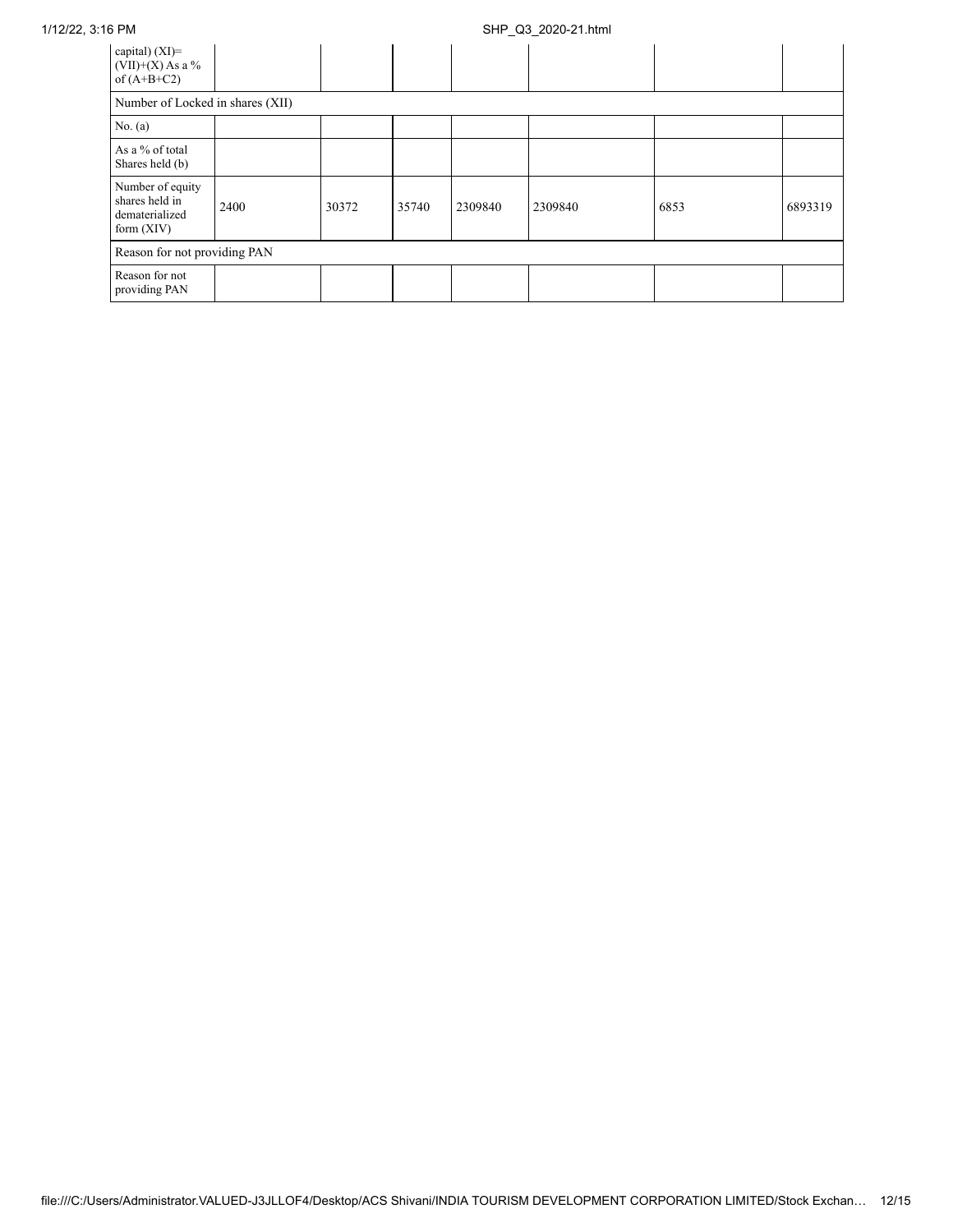| Any Other (specify)                                                                                                                                                                  |                                                               |                  |                       |  |
|--------------------------------------------------------------------------------------------------------------------------------------------------------------------------------------|---------------------------------------------------------------|------------------|-----------------------|--|
| Searial No.                                                                                                                                                                          | 8                                                             | 9                |                       |  |
| Category                                                                                                                                                                             | <b>Bodies Corporate</b>                                       | <b>IEPF</b>      |                       |  |
| Category / More<br>than 1 percentage                                                                                                                                                 | More than 1 percentage of shareholding                        | Category         |                       |  |
| Name of the<br>Shareholders (I)                                                                                                                                                      | THE INDIAN HOTELS COMPANY LIMITED                             |                  | Click here to go back |  |
| PAN(II)                                                                                                                                                                              | AAACT3957G                                                    |                  | Total                 |  |
| No. of the<br>Shareholders (I)                                                                                                                                                       | 1                                                             | 1                | 255                   |  |
| No. of fully paid<br>up equity shares<br>$\text{held} (IV)$                                                                                                                          | 6750275                                                       | 900              | 9279424               |  |
| No. Of Partly paid-<br>up equity shares<br>held(V)                                                                                                                                   |                                                               |                  |                       |  |
| No. Of shares<br>underlying<br>Depository<br>Receipts (VI)                                                                                                                           |                                                               |                  |                       |  |
| Total nos. shares<br>held $(VII) = (IV) +$<br>$(V)$ + $(VI)$                                                                                                                         | 6750275                                                       | 900              | 9279424               |  |
| Shareholding as a<br>% of total no. of<br>shares (calculated<br>as per SCRR,<br>1957) (VIII) As a<br>% of $(A+B+C2)$                                                                 | 7.87                                                          | $\boldsymbol{0}$ | 10.82                 |  |
|                                                                                                                                                                                      | Number of Voting Rights held in each class of securities (IX) |                  |                       |  |
| Class eg: X                                                                                                                                                                          | 6750275                                                       | 900              | 9279424               |  |
| Class eg:y                                                                                                                                                                           |                                                               |                  |                       |  |
| Total                                                                                                                                                                                | 6750275                                                       | 900              | 9279424               |  |
| Total as a % of<br><b>Total Voting rights</b>                                                                                                                                        | 7.87                                                          | $\boldsymbol{0}$ | 10.82                 |  |
| No. Of Shares<br>Underlying<br>Outstanding<br>convertible<br>securities (X)                                                                                                          |                                                               |                  |                       |  |
| No. of Shares<br>Underlying<br>Outstanding<br>Warrants (Xi)                                                                                                                          |                                                               |                  |                       |  |
| No. Of Shares<br>Underlying<br>Outstanding<br>convertible<br>securities and No.<br>Of Warrants (Xi)<br>(a)                                                                           |                                                               |                  |                       |  |
| Shareholding, as a<br>% assuming full<br>conversion of<br>convertible<br>securities (as a<br>percentage of<br>diluted share<br>capital) (XI)=<br>$(VII)+(X)$ As a %<br>of $(A+B+C2)$ | 7.87                                                          | $\boldsymbol{0}$ | 10.82                 |  |
| Number of Locked in shares (XII)                                                                                                                                                     |                                                               |                  |                       |  |
| No. (a)                                                                                                                                                                              |                                                               |                  |                       |  |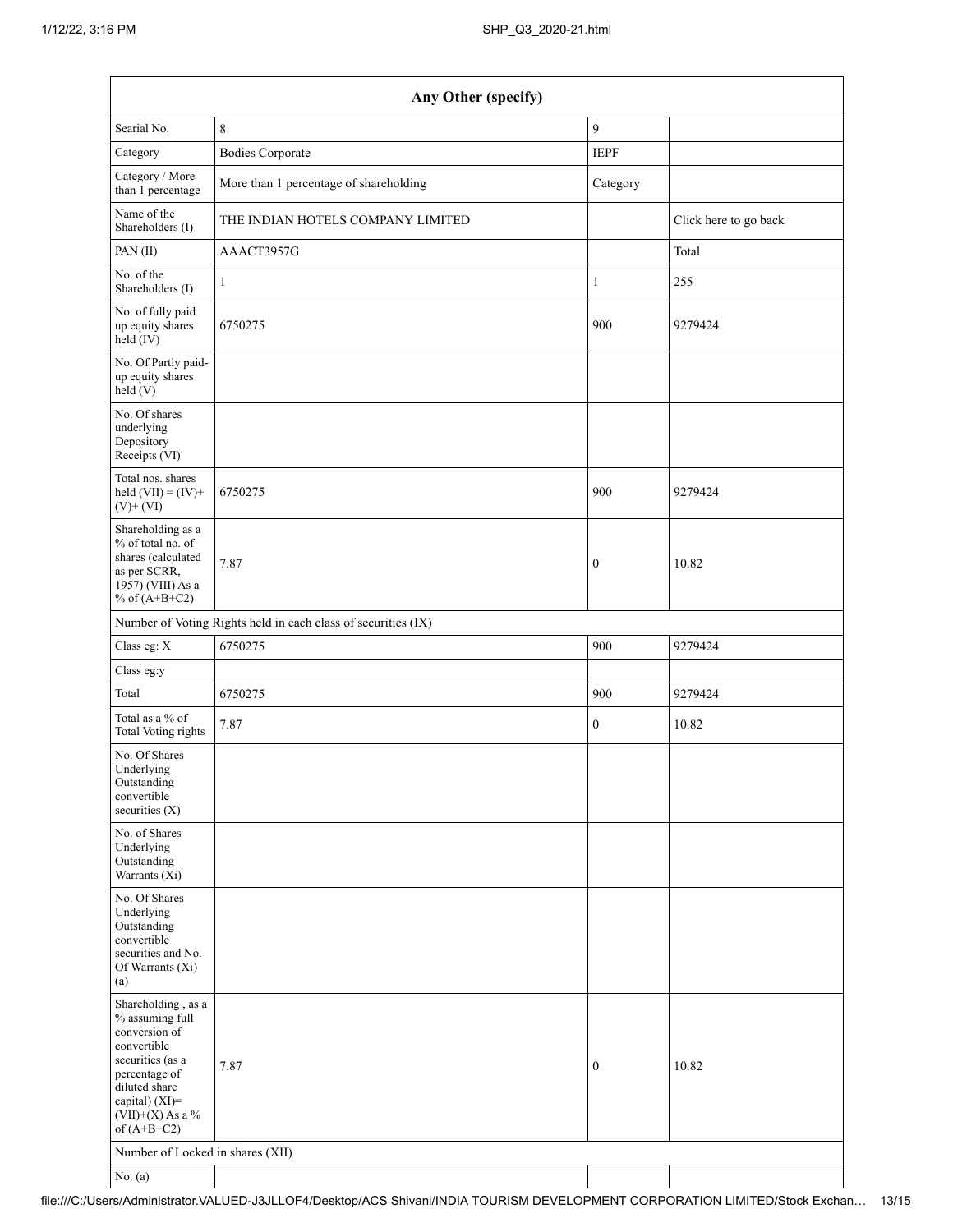| As a % of total<br>Shares held (b)                                   |         |     |         |  |
|----------------------------------------------------------------------|---------|-----|---------|--|
| Number of equity<br>shares held in<br>dematerialized<br>form $(XIV)$ | 6750275 | 900 | 9279424 |  |
| Reason for not providing PAN                                         |         |     |         |  |
| Reason for not<br>providing PAN                                      |         |     |         |  |